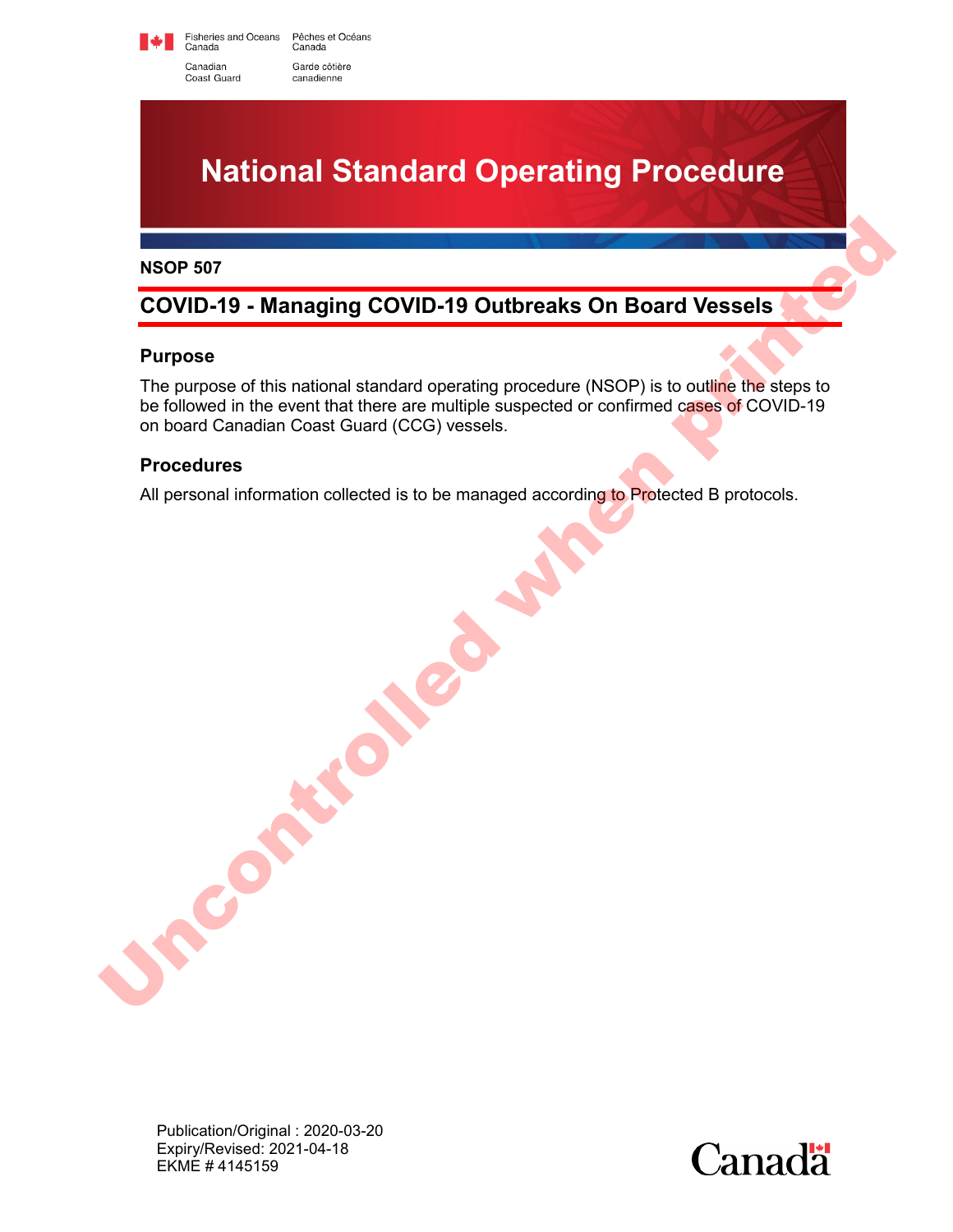$\overline{a}$ 

| <b>Step</b>   | <b>Procedure</b>                                                                                                                                                                                                                                                                                                                                                                                                                                                                                                                                       |
|---------------|--------------------------------------------------------------------------------------------------------------------------------------------------------------------------------------------------------------------------------------------------------------------------------------------------------------------------------------------------------------------------------------------------------------------------------------------------------------------------------------------------------------------------------------------------------|
| $\mathbf 1$ . | 1. Is the employee experiencing a sudden onset of any of the following<br>symptoms, which may be attributed to COVID-19 rather than for example,<br>seasonal allergies or a known medical condition <sup>1</sup> :                                                                                                                                                                                                                                                                                                                                     |
|               | new or worsening cough<br>٠<br>• shortness of breath or difficulty breathing<br>temperature equal to or over 37.5 C<br>feeling feverish<br>chills<br>fatigue or weakness<br>$\bullet$<br>muscle or body aches<br>new loss of smell or taste<br>headache (new, persistent, unexplained, unusual or long-lasting, not<br>related to other known causes or conditions)<br>• gastrointestinal symptoms (abdominal pain, diarrhea, vomiting)<br>feeling very unwell<br>$\bullet$<br>2. And/or if the employee meets any of the following exposure criteria: |
|               | 2.1. has returned from travel outside of Canada in the last 14 days<br>2.2. has had close contact with a person who has returned from outside<br>Canada in the last 14 days and who is symptomatic for COVID-19<br>2.3. has had close contact with a suspected, confirmed or probable case of<br>COVID-19 in the last 14 days                                                                                                                                                                                                                          |

## **Procedure for identifying affected personnel on board CCG vessels**

<span id="page-1-0"></span><sup>&</sup>lt;sup>1</sup> [Health Canada – Coronavirus disease \(COVID-19\): Symptoms and treatment](https://www.canada.ca/en/public-health/services/diseases/2019-novel-coronavirus-infection/symptoms.html)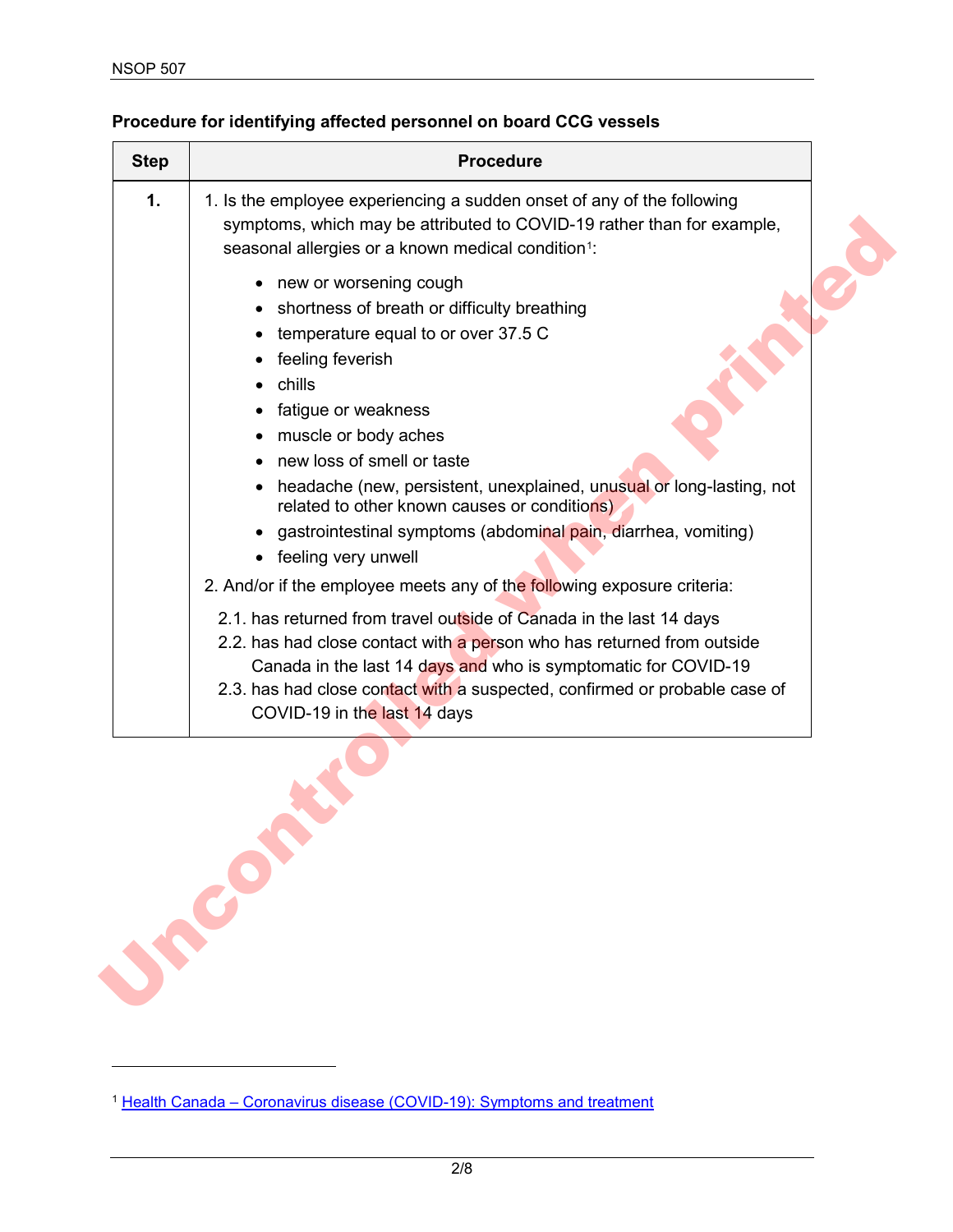<span id="page-2-1"></span><span id="page-2-0"></span>

| 2. | 1. An employee who is considered exposed to, or suspected to have<br>COVID-19 must immediately be given a procedural or surgical mask to<br>protect others around them. The employee must be confined to their cabin<br>or sent home where applicable.                                                                                                                  |
|----|-------------------------------------------------------------------------------------------------------------------------------------------------------------------------------------------------------------------------------------------------------------------------------------------------------------------------------------------------------------------------|
|    | 2. While at sea, an employee suspected to have COVID-19 must remain in<br>their cabin to protect others. A supervisor or the bridge must be advised that<br>they have developed symptoms and need to be evaluated.                                                                                                                                                      |
|    | 3. Unless in critical condition (respiratory distress), do not bring an employee<br>who is suspected to have COVID-19 to the vessel's clinic.                                                                                                                                                                                                                           |
|    | 4. The person in charge of assessing the employee who is suspected to have<br>COVID-19 should do a subjective assessment (by phone or without close<br>contact).                                                                                                                                                                                                        |
|    | 5. If necessary, the employee who is suspected to have COVID-19 can be<br>seen in their cabin to avoid cross contamination of people and other spaces<br>in the vessel (whenever possible and safe).                                                                                                                                                                    |
|    | 6. If the employee who is suspected to have COVID-19 remains on the vessel,<br>they must have bathroom access, but are required to wear appropriate<br>personal protective equipment (PPE) (procedural or surgical mask and<br>gloves) when going to/from the bathroom. Ideally, this bathroom should not<br>be shared with other employees.                            |
|    | 7. If the employee who is suspected to have COVID-19 is required to share a<br>bathroom, it must be disinfected after each use. The best practice is to put<br>the toilet lid down before flushing.                                                                                                                                                                     |
|    | 8. When alone in an isolation room, the employee who is suspected to have<br>COVID-19 may remove their mask.                                                                                                                                                                                                                                                            |
|    | 9. Contact with others on board the vessel must be limited.                                                                                                                                                                                                                                                                                                             |
|    | 10. Required PPE for a designated person entering a room for physical<br>examination of a patient with COVID-19 symptoms include:                                                                                                                                                                                                                                       |
|    | 10.1. a medical mask (procedural or surgical mask)<br>10.2. a long-sleeved protective gown or disposable coverall (for example,<br>$Tyvek$ <sup>2</sup><br>10.3. gloves<br>10.4. eye protection                                                                                                                                                                         |
|    | <b>Note:</b> N95 masks are required when providing direct care to COVID-19<br>patients in settings where aerosol-generating procedures are frequently in<br>place. Aerosol-generating procedures are: tracheal intubation, non-invasive<br>ventilation, tracheotomy, cardiopulmonary resuscitation, manual ventilation<br>before intubation, bronchoscopy. <sup>3</sup> |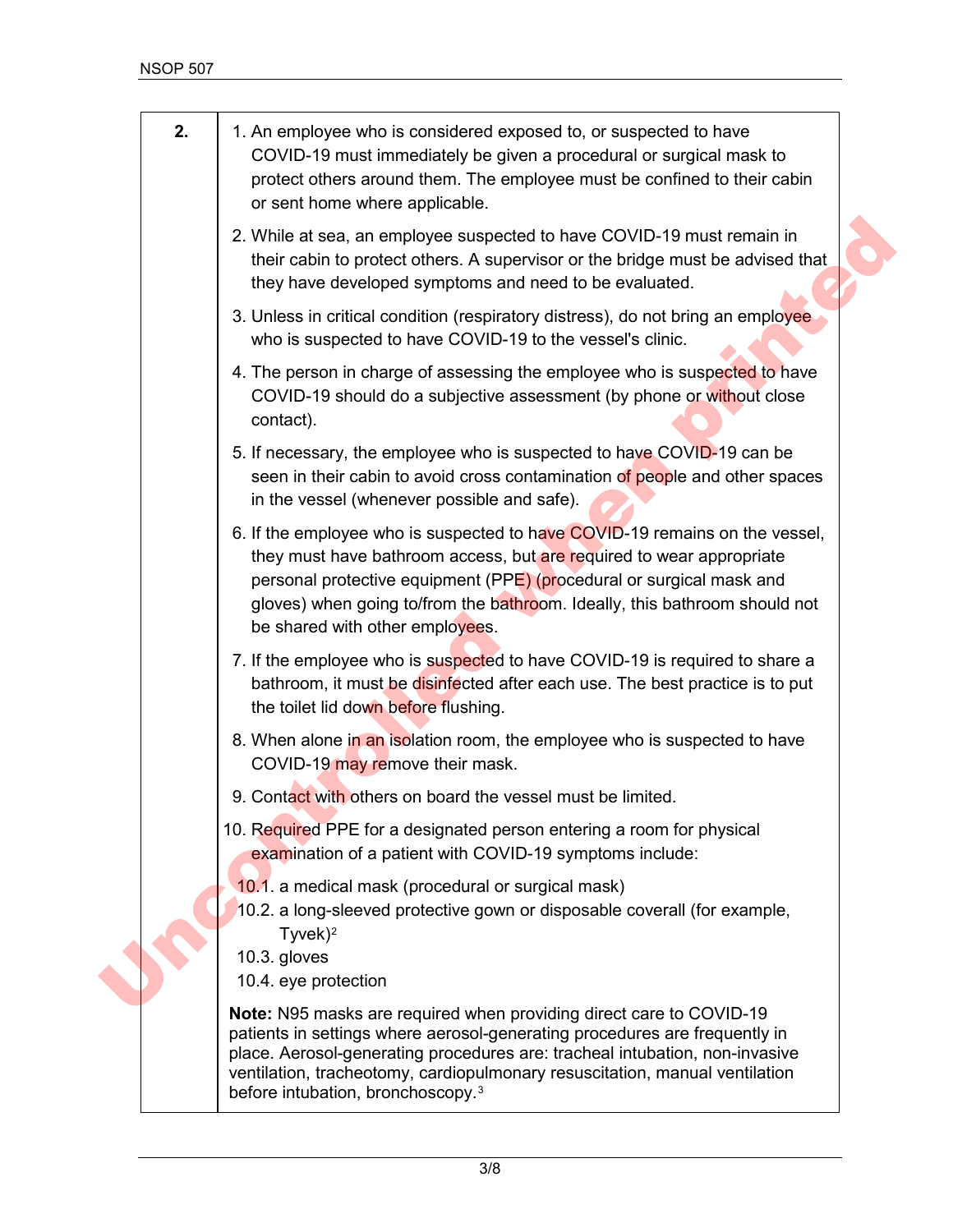$\overline{a}$ 

| <b>Step</b> | <b>Procedure</b>                                                                                                                                                                                                                                                                            |
|-------------|---------------------------------------------------------------------------------------------------------------------------------------------------------------------------------------------------------------------------------------------------------------------------------------------|
| 3.          | 1. The onboard rescue specialist or the marine first responder is to contact the<br>local telemedical assistance services (TMAS) for advice on assessment,<br>quarantine and testing.                                                                                                       |
|             | 2. Local public health authorities must be also be consulted in order to ensure<br>a continuation care for the employee and to mitigate the spread in the<br>community.                                                                                                                     |
|             | 3. Should the rescue specialist or marine first responder require close contact<br>with an employee who is suspected to have COVID-19, they must follow<br>NSOP 502 COVID-19 - Instructions for Rescue Specialist and Marine First<br>Responders in Assisting a Suspected COVID-19 Patient. |

## **Procedure for managing suspected COVID-19 employee contacts**

|             | quarantine and testing.                                                                                                                                                                                                                                                                                                                                                                                       |
|-------------|---------------------------------------------------------------------------------------------------------------------------------------------------------------------------------------------------------------------------------------------------------------------------------------------------------------------------------------------------------------------------------------------------------------|
|             | 2. Local public health authorities must be also be consulted in order to ensure<br>a continuation care for the employee and to mitigate the spread in the<br>community.                                                                                                                                                                                                                                       |
|             | 3. Should the rescue specialist or marine first responder require close contact<br>with an employee who is suspected to have COVID-19, they must follow<br>NSOP 502 COVID-19 - Instructions for Rescue Specialist and Marine First<br>Responders in Assisting a Suspected COVID-19 Patient.                                                                                                                   |
|             | Procedure for managing suspected COVID-19 employee contacts                                                                                                                                                                                                                                                                                                                                                   |
| <b>Step</b> | <b>Procedure</b>                                                                                                                                                                                                                                                                                                                                                                                              |
| 1.          | 1. In order to avoid delays in implementing health measures, contact tracing<br>should begin immediately after a suspected case (or cases) has been<br>identified on board without waiting for laboratory results. Every effort should<br>be made to minimize the exposure of other crew members. Close contact<br>cases, as defined below, must be separated from other crew members as<br>soon as possible. |
|             | 2. All persons on board should be assessed for their risk of exposure and<br>classified either as a close contact with a high risk of exposure or as having                                                                                                                                                                                                                                                   |

 $^{\rm 2}$  When there is a risk of getting wet during operations and waterproof protection is required, the disposable coverall (for example, Tyvek) is the best choice.

<sup>3</sup> [World Health Organization – Publications detail – Rational use of personal protective](https://www.who.int/publications-detail/rational-use-of-personal-protective-equipment-for-coronavirus-disease-(covid-19)-and-considerations-during-severe-shortages)  [equipment for coronavirus disease \(COVID-19\) and considerations during severe shortages](https://www.who.int/publications-detail/rational-use-of-personal-protective-equipment-for-coronavirus-disease-(covid-19)-and-considerations-during-severe-shortages)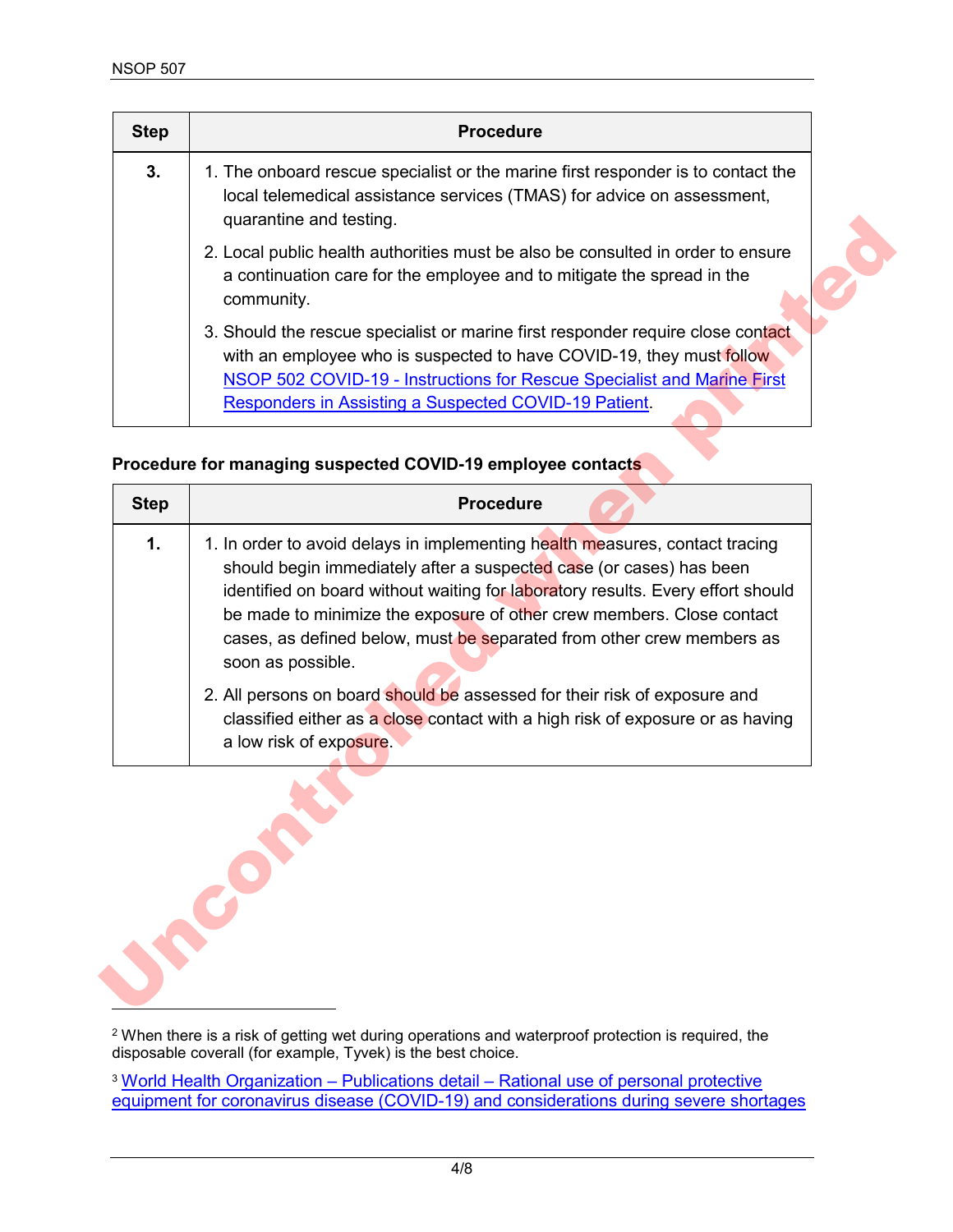| <b>Step</b> | <b>Procedure</b>                                                                                                                                                                                                                                                                                                                                                                                                                                                                                                                                                                                                                              |
|-------------|-----------------------------------------------------------------------------------------------------------------------------------------------------------------------------------------------------------------------------------------------------------------------------------------------------------------------------------------------------------------------------------------------------------------------------------------------------------------------------------------------------------------------------------------------------------------------------------------------------------------------------------------------|
| 2.          | 1. Definition of close contact on board a vessel:                                                                                                                                                                                                                                                                                                                                                                                                                                                                                                                                                                                             |
|             | 1.1. a person is considered a close contact and has a high risk exposure if<br>they meet one of the following criteria:                                                                                                                                                                                                                                                                                                                                                                                                                                                                                                                       |
|             | a) they shared the same cabin as the suspected or confirmed COVID-19<br>case<br>b) they had direct contact with infectious body fluids of a suspected or<br>confirmed COVID-19 case (for example, was coughed or sneezed on)<br>without the appropriate use of recommended PPE<br>c) they had close contact with the suspected or confirmed COVID-19<br>case which is defined as being within 2 metres, having had physical<br>contact, or were in a closed environment with the affected individual<br>d) they are a rescue specialist or marine first responder who provided<br>care for a suspected or confirmed COVID-19 case without PPE |
| 3.          | 1. In the event of an outbreak of multiple cases on board a vessel:<br>1.1. all crew members should be assessed to determine whether they were<br>exposed to the suspected or confirmed case(s)<br>1.2. if it is difficult to determine close contacts, and if widespread<br>transmission has been identified, all crew members on board vessels<br>could be considered close contacts who have had high exposure                                                                                                                                                                                                                             |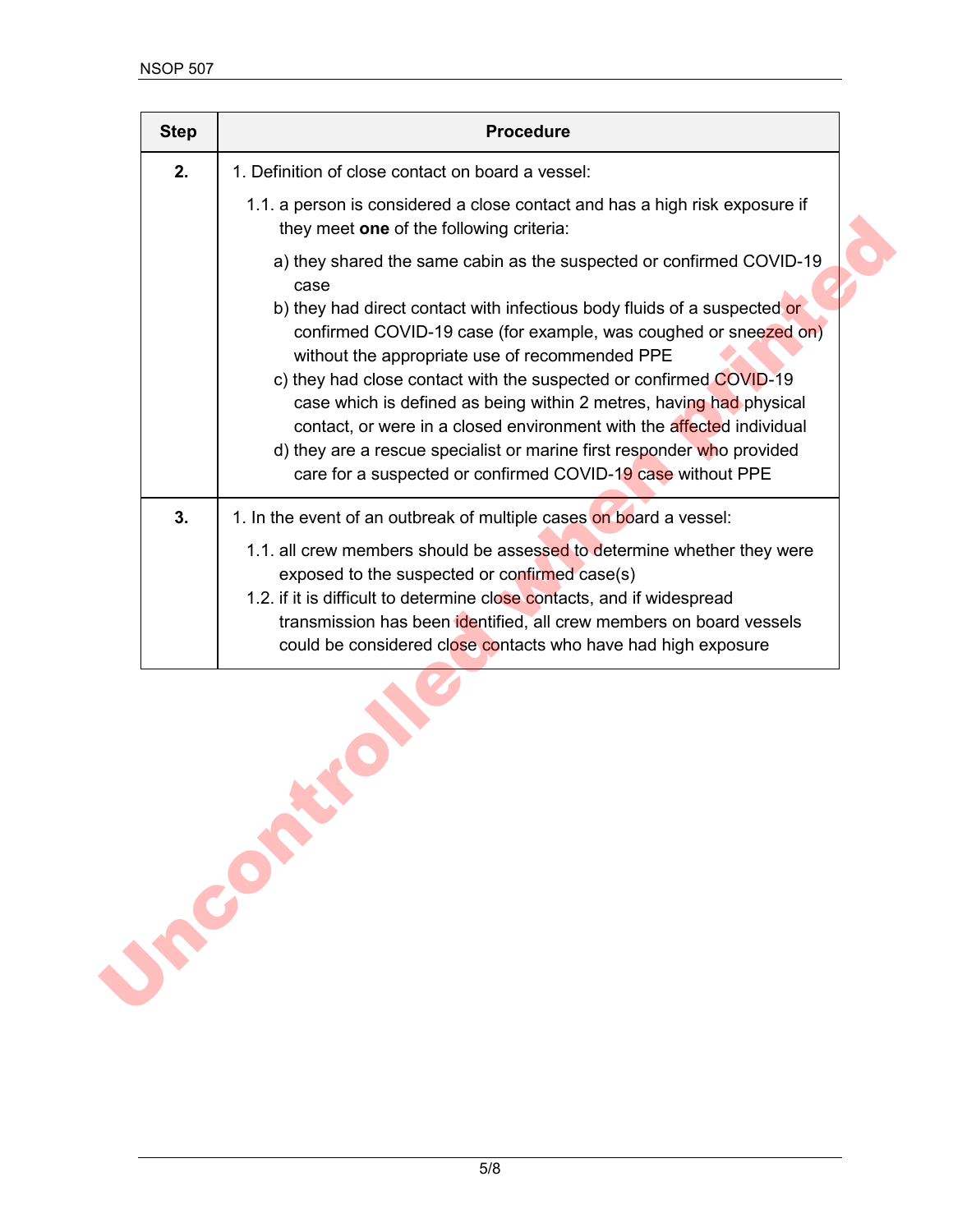### **Scenarios**

| 1.<br>For CCG vessels, with personnel suspected or confirmed of having COVID-19,<br>within range of home port:<br>1. Refer to <b>NSOP 505 COVID-19 - Seagoing Personnel and NSOP 502</b><br><b>COVID-19 - Instructions for Rescue Specialist and Marine First Responders</b><br>in Assisting a Suspected COVID-19 Patient for guidance on supporting<br>infected personnel.<br>2. CCG will work with health authorities at port on appropriate process for<br>disembarking all crew members who are suspected or confirmed to have<br>COVID-19.<br>3. Refer to NSOP 518 COVID-19 - Cleaning and Disinfection Routine of the<br>Workplace for guidance on cleaning and disinfection.<br>4. Once employees suspected or confirmed to have COVID-19 are<br>disembarked, and the vessel has been cleaned and disinfected, a new crew<br>may board the vessel to continue operations.<br>International Maritime Organization advises that active surveillance should<br>take place on board the vessel for the following 14 days. | <b>Step</b> | <b>Procedure</b> |
|------------------------------------------------------------------------------------------------------------------------------------------------------------------------------------------------------------------------------------------------------------------------------------------------------------------------------------------------------------------------------------------------------------------------------------------------------------------------------------------------------------------------------------------------------------------------------------------------------------------------------------------------------------------------------------------------------------------------------------------------------------------------------------------------------------------------------------------------------------------------------------------------------------------------------------------------------------------------------------------------------------------------------|-------------|------------------|
|                                                                                                                                                                                                                                                                                                                                                                                                                                                                                                                                                                                                                                                                                                                                                                                                                                                                                                                                                                                                                              |             |                  |
|                                                                                                                                                                                                                                                                                                                                                                                                                                                                                                                                                                                                                                                                                                                                                                                                                                                                                                                                                                                                                              |             |                  |
|                                                                                                                                                                                                                                                                                                                                                                                                                                                                                                                                                                                                                                                                                                                                                                                                                                                                                                                                                                                                                              |             |                  |
|                                                                                                                                                                                                                                                                                                                                                                                                                                                                                                                                                                                                                                                                                                                                                                                                                                                                                                                                                                                                                              |             |                  |
|                                                                                                                                                                                                                                                                                                                                                                                                                                                                                                                                                                                                                                                                                                                                                                                                                                                                                                                                                                                                                              |             |                  |
|                                                                                                                                                                                                                                                                                                                                                                                                                                                                                                                                                                                                                                                                                                                                                                                                                                                                                                                                                                                                                              |             |                  |
|                                                                                                                                                                                                                                                                                                                                                                                                                                                                                                                                                                                                                                                                                                                                                                                                                                                                                                                                                                                                                              |             |                  |
|                                                                                                                                                                                                                                                                                                                                                                                                                                                                                                                                                                                                                                                                                                                                                                                                                                                                                                                                                                                                                              |             |                  |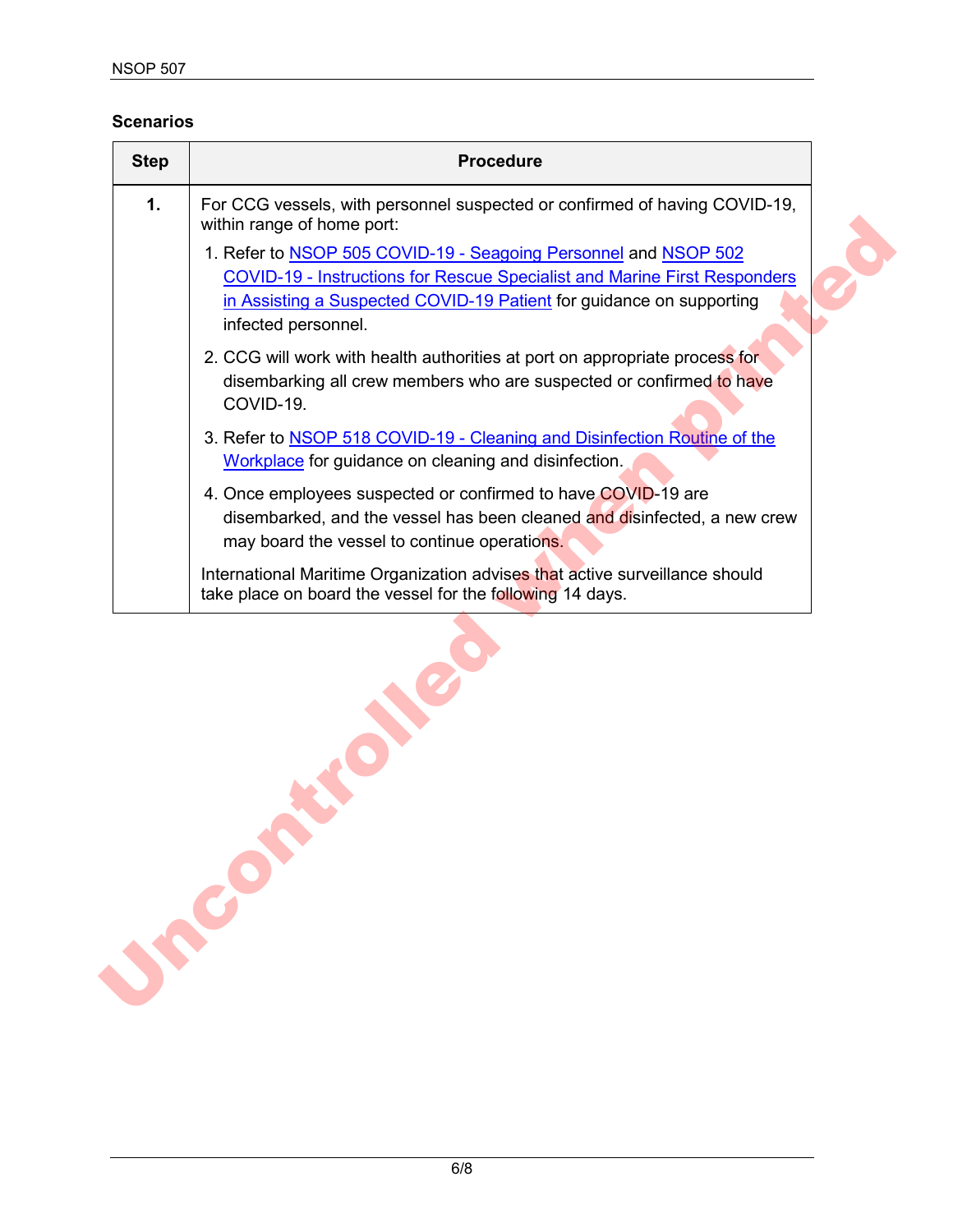| <b>Step</b> | <b>Procedure</b>                                                                                                                                                                                                                                                                                                                                                                                                                                                     |
|-------------|----------------------------------------------------------------------------------------------------------------------------------------------------------------------------------------------------------------------------------------------------------------------------------------------------------------------------------------------------------------------------------------------------------------------------------------------------------------------|
| 2.          | For CCG vessels, with suspected or confirmed COVID-19 personnel, out of<br>range of home port                                                                                                                                                                                                                                                                                                                                                                        |
|             | <b>Assumption:</b> vessels continue to be in Canadian waters and the nearest ports<br>are all within Canadian borders.                                                                                                                                                                                                                                                                                                                                               |
|             | 1. Vessel to head to the nearest port for support.                                                                                                                                                                                                                                                                                                                                                                                                                   |
|             | 2. Refer to <b>NSOP 505 COVID-19 - Seagoing Personnel and NSOP 502</b><br><b>COVID-19 - Instructions for Rescue Specialist and Marine First Responders</b><br>in Assisting a Suspected COVID-19 Patient for guidance on supporting<br>employees who are suspected or confirmed to have COVID-19.                                                                                                                                                                     |
|             | 3. CCG will work with health authorities at port on appropriate process for<br>disembarking all crew members confirmed or suspected to have COVID-19.                                                                                                                                                                                                                                                                                                                |
|             | 4. To ensure the safety of the community, local public health authorities or the<br>TMAS should be contacted for advice on assessment, quarantine and<br>testing.                                                                                                                                                                                                                                                                                                    |
|             | 5. Refer to <b>NSOP 518 COVID-19 - Cleaning and Disinfection Routine of the</b><br>Workplace for guidance on cleaning and disinfection.                                                                                                                                                                                                                                                                                                                              |
|             | 6. Once employee(s) suspected or confirmed to have COVID-19 disembarked<br>vessel has been cleaned and disinfected, a new crew may board the vessel<br>to continue operations.                                                                                                                                                                                                                                                                                       |
|             | The International Maritime Organization advises that active surveillance should<br>take place on board the vessel for the following 14 days.                                                                                                                                                                                                                                                                                                                         |
| 3.          | 1. If there is no suspected reoccurrence of COVID-19 on board, resume<br>regular operations. If further occurrences arise, contact the Regional<br>Operations Center (ROC) immediately.<br>2. The commanding officer will conduct a risk assessment in consultation with<br>the ROC following NSOP 501 COVID-19 - All Hazard Risk Assessment for<br>Requests for Assistance from Other Partners to determine the appropriate<br>next steps as the situation evolves. |
| 4.          | 1. The commanding officer must notify the Regional Operations Centre (ROC)<br>of the situation as outlined in Operations Safety Bulletin 04-2020 Canadian<br><b>Coast Guard Guidelines for Increased Awareness of the Novel Coronavirus</b><br>(2019-nCoV) Disease and Sanitation Practices to Control the Spread of<br><b>Communicable Disease</b>                                                                                                                  |